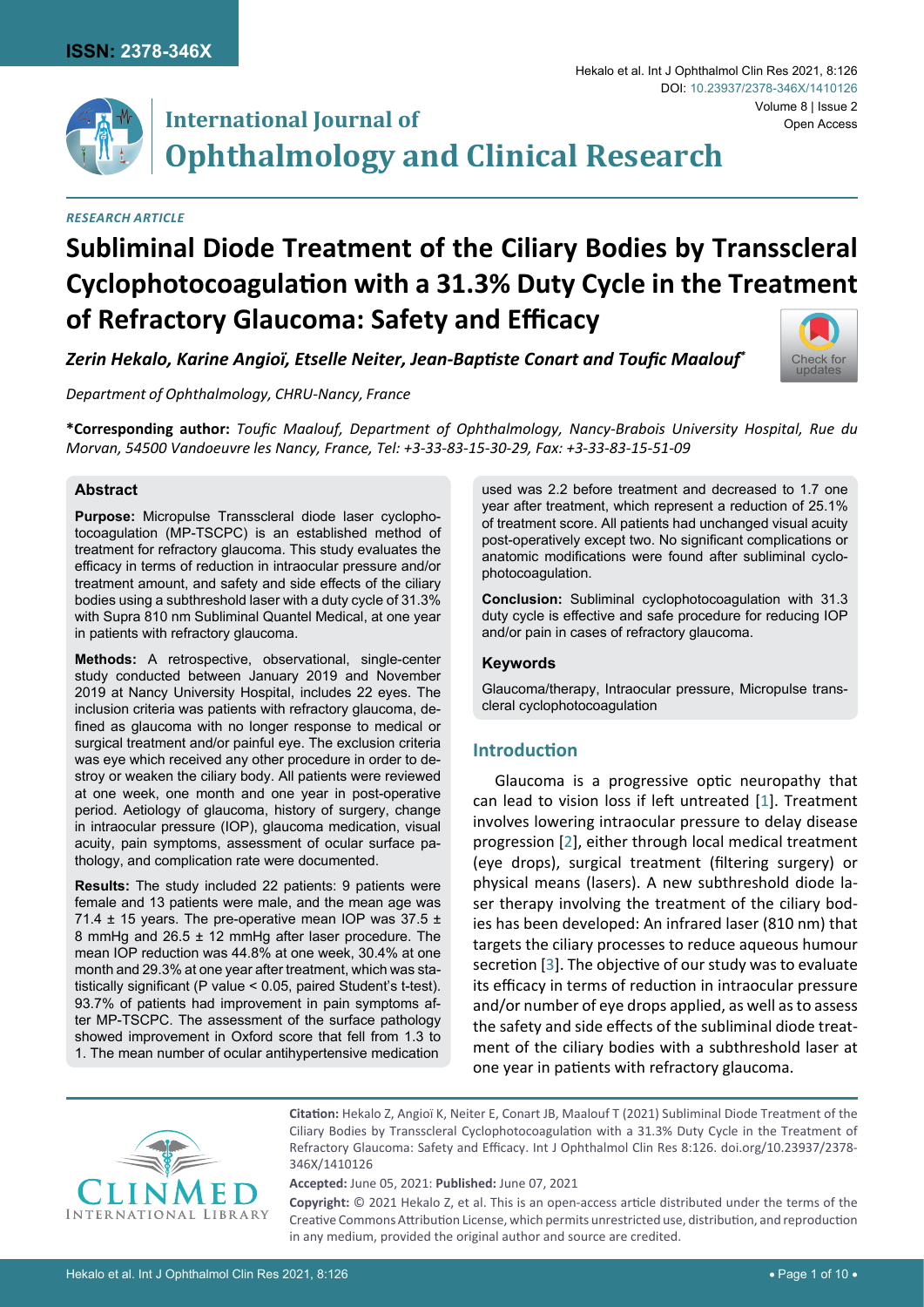## **Patients, Materials and Methods**

This was a retrospective, observational, single-centre study conducted between January 2019 and November 2019 at Nancy University Hospital.

The inclusion criterion was the existence of refractory glaucoma. Refractory glaucoma is glaucoma that is painful and/or no longer responding to medical or surgical treatment. We excluded any patients who had previously received another procedure designed to destroy or weaken the ciliary processes.

The surgical procedure was performed by a single operator. The laser used in our department is the Vitra 810 SubCyclo laser (Quantel Medical, Cournon d'Auvergne, France).

The procedures were performed under sterile conditions in the operating room and the subjects were treated as outpatients. The laser was applied to 3 mm of the limbus without prior identification of the position of the ciliary processes by transscleral illumination. The laser power was set to 2 W. The exposure time was 80 seconds per semi-circumference with a duty cycle of 31.3%. The probe was held perpendicular to the limbus, maintaining contact with the sclera while sliding it parallel to the limbus over the upper semi-circumference and then the lower, respecting the 3 and 9 o'clock meridians. The patient was asked not to modify their local pressure-lowering treatment during the immediate post-operative period. Topical steroid anti-inflammatory treatment was initiated post-operatively for 1 month. All patients were reviewed at one week, one month and one year.

We recorded each patient's age, sex, initial diagnosis, affected side, history of filtering surgery and treatments at the time of the procedure. At each visit we measured visual acuity, performed a slit lamp examination to look for signs of local inflammation and score the ocular surface condition based on the Oxford grading scale ([Figure](#page-1-0)  [1](#page-1-0)), and measured IOP using the Goldmann applanation tonometer. We also rated pain on a numeric scale (NS) from zero (no pain) to 10 (maximum pain), asking the patient to estimate pain before and after treatment. Pressure-lowering treatment (local and general) was also scored. In order to quantify the initial and final medical treatment, we assigned one point for a single eye drop and two points for a combination of eye drops. Similarly, one point was assigned if general treatment with oral acetazolamide was required.

<span id="page-1-0"></span>

| <b>PANEL</b> | <b>GRADE</b> | <b>CRITERIA</b>                                     |
|--------------|--------------|-----------------------------------------------------|
| А            | 0            | Equal to or less<br>than panel A                    |
| в            |              | Equal to or less<br>than panel B,<br>greater than A |
|              | $\mathbf{I}$ | Equal to or less<br>than panel C,<br>greater than B |
| D            | Ш            | Equal to or less<br>than panel D,<br>greater than C |
| F            | IV           | Equal to or less<br>than panel E,<br>greater than D |
| >E           | ۷            | Greater than<br>panel E                             |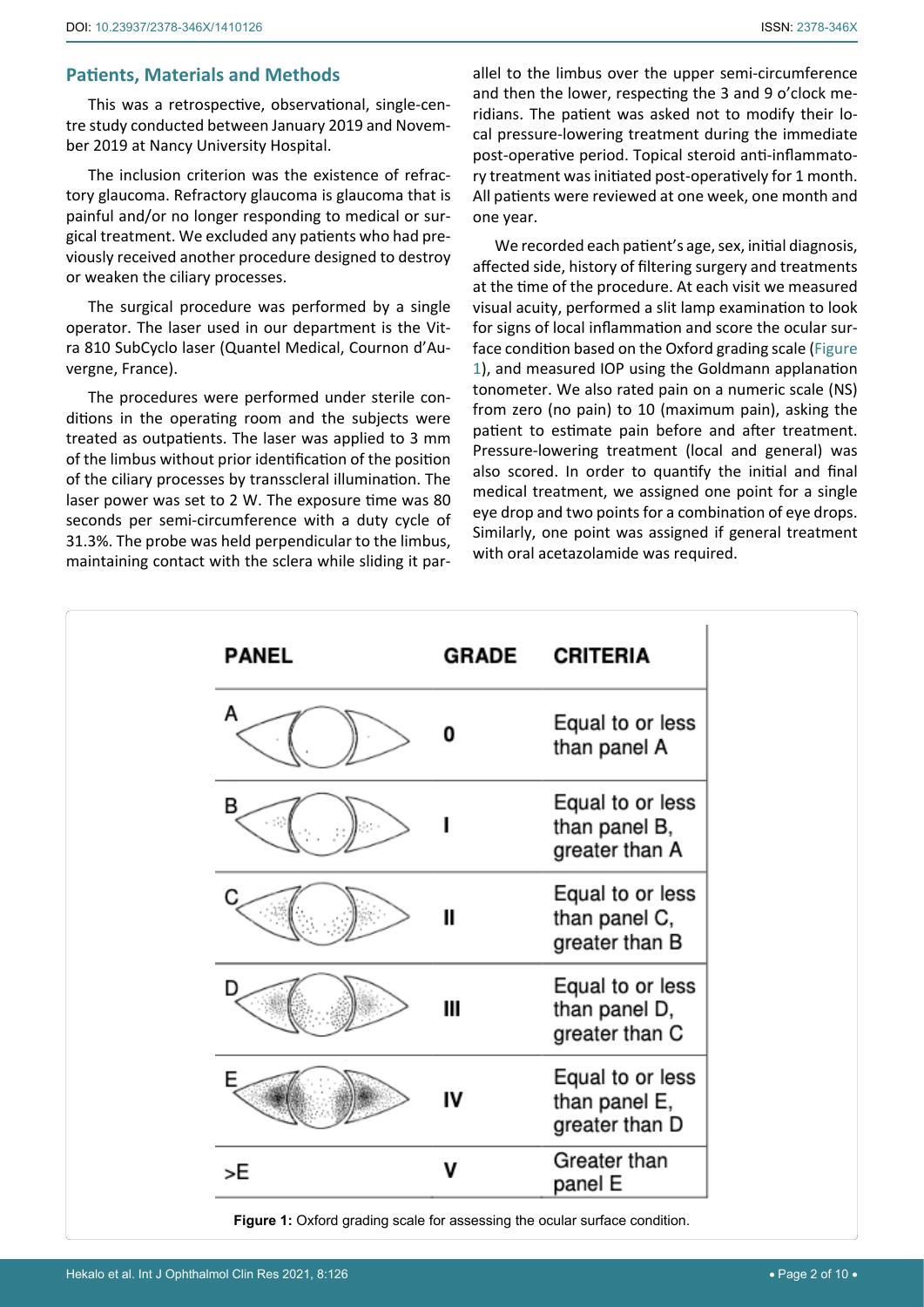<span id="page-2-1"></span>

<span id="page-2-2"></span>

|  |  |  | Table 1: General characteristics of the patients studied. |  |  |  |
|--|--|--|-----------------------------------------------------------|--|--|--|
|--|--|--|-----------------------------------------------------------|--|--|--|

| Age<br>(years) | <b>Sex</b>   | <b>Side</b>            | Type of<br>anaesthesia | Lens status                   | <b>History of</b><br>∣ filtering surgery <del>l</del> | Pre-<br>operative<br>$IOP$ (mmHg) | Pre-<br>operative<br>pain (NS) |
|----------------|--------------|------------------------|------------------------|-------------------------------|-------------------------------------------------------|-----------------------------------|--------------------------------|
|                | M 13 (59.1%) | Right 10<br>$(45.4\%)$ | GA 11 (50%)            | Pseudophakic 15<br>$(68.2\%)$ | <b>Filtering surgery</b><br>15 (68.2%)                | 35.1                              |                                |
|                | F 9 (40.9%)  | Left 12<br>$(54.6\%)$  | PBA 11 (50%)           | Phakic 7 (31.8%)              | Naive 7 (31.8%)                                       | 36.6                              |                                |
| $71.9 \pm 15$  |              |                        |                        |                               |                                                       | $37.5 \pm 8$                      | 3.1                            |

IOP: Intraocular pressure; NS: Numeric pain scale (0–10); GA: General anaesthesia; PBA: Peribulbar anaesthesia.

The study criteria were analysed:

**-** Pre-operative and post-operative IOP at 12 months regardless of cause and then according to aetiology (paired Student's t-test with significant results for  $p < 0.05$ ).

**-** The difference between the number of pressure-lowering treatments before and after the operation (paired Student's t-test with significant results for  $p < 0.05$ ).

The laser treatment was considered to be effective if the pain resolved and/or IOP was less than or equal to 21 mmHg.

## **Results**

## **Pre-operative results**

Nine women (40.9%) and 13 men (59.1%) were included between January 2019 and November 2019: A total of 22 subthreshold cyclodiode laser procedures for refractory glaucoma. The average age was 71.4  $\pm$ 15 years, with a range of 40 to 89 years. Two patients required a second treatment procedure. There were a total of 10 right eyes (45.4%) and 12 left eyes (54.6%). The procedure was performed under general anaesthesia for 11 eyes (50%) and under local or regional (peribulbar) anaesthesia for the other 11 (50%). The characteristics of our population are summarised in [Table](#page-2-2) 1.

**Initial diagnosis:** The initial diagnosis comprised: 8 cases of primary open-angle glaucoma (POAG) resis<span id="page-2-0"></span>**Table 2:** Distribution of refractory glaucoma aetiologies in the study population.

| <b>POAG</b>     | 8              |
|-----------------|----------------|
| <b>NVG</b>      | 7              |
| IG              | 3              |
| CG              | $\overline{2}$ |
| <b>IOHT SOT</b> |                |
| MG              |                |

POAG: Primary open-angle glaucoma; NVG: Neovascular glaucoma; IG: Inflammatory glaucoma; CG: Congenital glaucoma; IOHT SOT: Intraocular hypertension with silicone oil retinal tamponade; MG: Malignant glaucoma.

tant to maximum eye drop treatment (36.4%), 7 cases of neovascular glaucoma (NVG, 31.8%), 3 cases of inflammatory glaucoma (IG, granulomatous panuveitis, 4.5%), 2 cases of congenital glaucoma (CG, 9.1%), 1 case of intraocular hypertension glaucoma secondary to silicone oil retinal tamponade (IOHT SOT, 4.5%) and 1 case of malignant glaucoma (MG, 4.5%) ([Table](#page-2-0) 2).

**Surgical history:** Fifteen eyes (68.2%) had undergone filtering surgery (14 trabeculectomies and 1 non-penetrating sclerectomy). Seven patients had received no prior filtering surgery. Fifteen patients (68.2%) were pseudophakic and seven patients (31.8%) were phakic with early to severe cataracts.

**Intraocular pressure:** The pre-operative mean IOP was  $37.5 \pm 8$  mmHg, with a range of 22 mmHg to 58 mmHg [\(Figure](#page-2-1) 2). The following mean IOPs were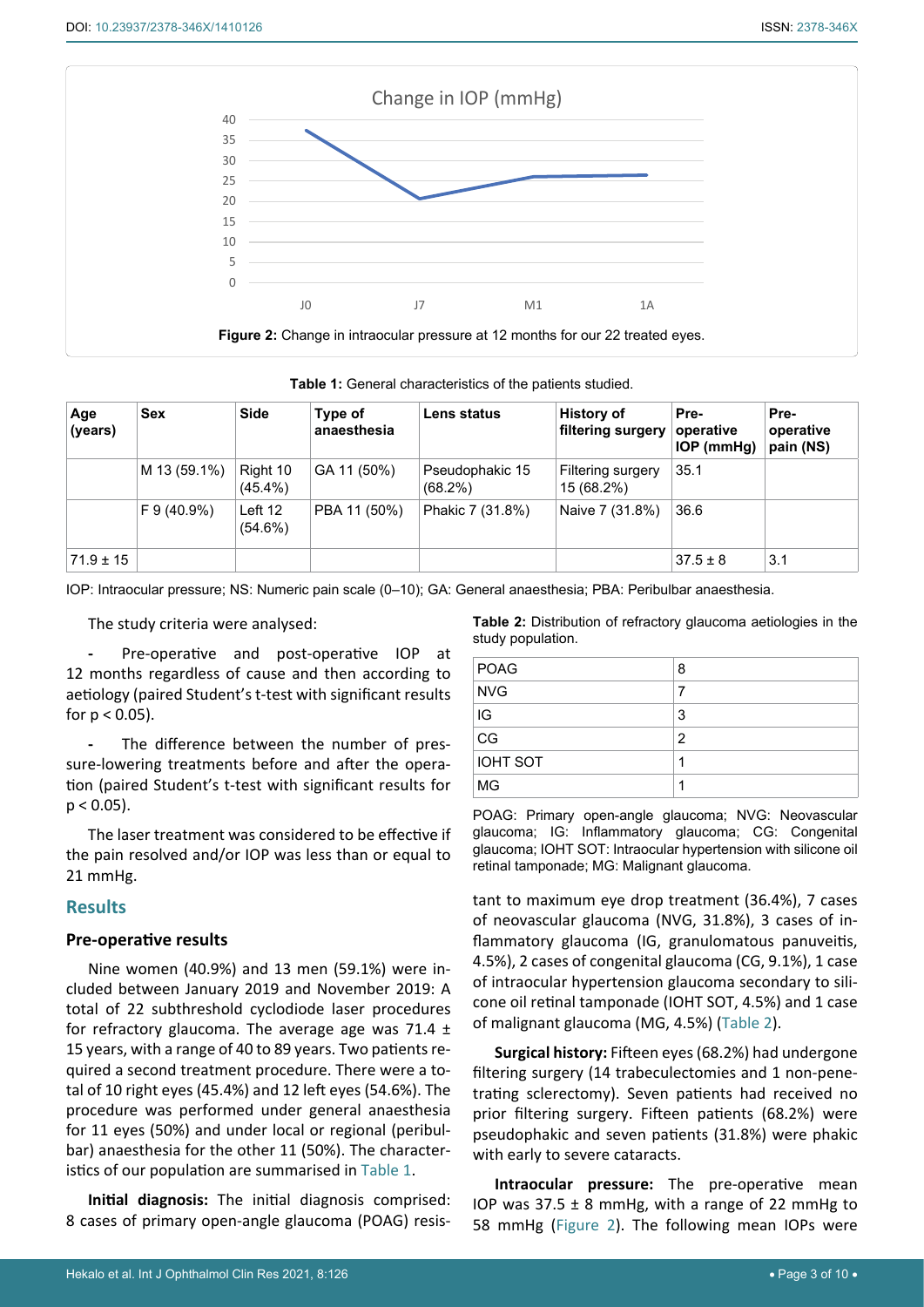found: 35.7 mmHg in the primary open-angle glaucoma group, 36.7 mmHg for neovascular glaucoma, 28 mmHg for inflammatory glaucoma, 37 mmHg for congenital glaucoma, 26 mmHg for hypertension caused by retinal detachment with silicone oil retinal tamponade, and 50 mmHg for malignant glaucoma ([Table](#page-3-2) 3).

**Pain:** Pain was present in 16 patients, with an average of 3.1 on a numeric pain scale (range 0-10) [\(Table](#page-3-3) 4).

**Biomicroscopic examination:** Inflammation of the ocular surface related to glaucoma medications was assessed by the Oxford score ([Figure 1](#page-1-0)). The average score for the population was 1.3.

**Initial treatment:** Pre-operatively, the distribution of the number of eye drops was as follows: 1 eye (4.5%) with monotherapy, 2 eyes (9.1%) with dual therapy, 8 eyes (36.4%) with triple therapy and 11 eyes (50%) with quadruple therapy. Seven patients (27.8%) were also receiving general treatment with oral acetazolamide (Diamox) ([Table](#page-3-4) 5).

<span id="page-3-2"></span>**Table 3:** Distribution of mean IOP values by aetiology.

| Aetiology       | Number (n) | <b>Pre-operative IOP</b><br>(mmHg) |
|-----------------|------------|------------------------------------|
| <b>POAG</b>     | 8          | 35.7                               |
| <b>NVG</b>      | 7          | 36.7                               |
| IG              | 3          | 28                                 |
| CG              | 2          | 37                                 |
| <b>IOHT SOT</b> | 1          | 26                                 |
| MG              | 1          | 50                                 |

POAG: Primary open-angle glaucoma; NVG: Neovascular glaucoma; IG: Inflammatory glaucoma; CG: Congenital glaucoma; IOHT SOT: Intraocular hypertension with silicone oil retinal tamponade; MG: Malignant glaucoma

<span id="page-3-3"></span>**Table 4:** Mean pre-operative pain.

|                          | <b>Pre-op</b> |
|--------------------------|---------------|
| Pain                     | 16 (72.7%)    |
| No pain                  | 6(27.3%)      |
| Mean numeric scale score | 3 1           |

**Visual acuity before treatment:** Visual acuity ranged from light perception to 7/10 (Parinaud scale). For 17 patients (77.27%) it was less than 1/10; only 5 patients (22.72%) had superior vision. [Table](#page-3-0) 6 summarises the visual acuity values.

### **Post-operative results**

**Post-operative intraocular pressure ([Figure](#page-2-1) 2):** We noted a decrease in mean intraocular pressure of 44.8% on D7, 30.40% at M1 and 29.30% at 1 year, with a statistically significant difference at 1 week ( $p = 0.001$ ) and 1 year ( $p = 0.008$ ). The data are shown in the [Table](#page-3-1) 7.

<span id="page-3-4"></span>

|         |  |  | Table 5: Summary of baseline treatments and therapeutic |
|---------|--|--|---------------------------------------------------------|
| scores. |  |  |                                                         |

| <b>Treatments</b>       | <b>Number</b> | <b>Pre-operative</b><br>cumulative score |
|-------------------------|---------------|------------------------------------------|
| Monotherapy             | $1(4.5\%)$    | 1                                        |
| Dual therapy            | $2(9.1\%)$    | 4                                        |
| Triple therapy          | $8(36.4\%)$   | 16                                       |
| Quadruple therapy       | 11 (50%)      | 22                                       |
| Diamox                  | 7(27.8%)      | 7                                        |
| Total therapeutic score | 2.2           |                                          |

<span id="page-3-0"></span>**Table 6:** Pre- and post-operative visual acuity, by number of patients.

| <b>Initial VA</b> | n           | VA at 1 year    | n           |
|-------------------|-------------|-----------------|-------------|
| IP-               | $3(13.6\%)$ | LP-             | $3(13.6\%)$ |
| $LP+$             | $9(40.9\%)$ | $LP+$           | $9(40.9\%)$ |
| HM                | $3(13.6\%)$ | HМ              | 3(13.6%)    |
| CF <sub>1</sub>   | $2(9.1\%)$  | CF <sub>1</sub> | $2(9.1\%)$  |
| $1 - 110$         | $1(4.5\%)$  | $1 - 10$        | $1(4.5\%)$  |
| 1.5/10            | $1(4.5\%)$  | 1/20            | $1(4.5\%)$  |
| $2 - 110$         | $1(4.5\%)$  | $2 - 10$        | $1(4.5\%)$  |
| $4 - 110$         | 1(4.5%)     | 2.5/10          | $1(4.5\%)$  |
| $7 - 110$         | $1(4.5\%)$  | $7 - 110$       | 1(4.5%)     |

LP: Light perception; HM: Hand motion; CF1: Counting fingers at 1 meter.

|                      | D <sub>0</sub> | D7       | M <sub>1</sub> | <b>1Y</b> | P     |
|----------------------|----------------|----------|----------------|-----------|-------|
| <b>Number</b>        | 22             | 22       | 22             | 22        |       |
| Mean IOP             | 35.7           | 21.2     | 27.2           | 26.4      | 0.05  |
| Standard deviation   | 8.9            | 8        | 12.3           | 12.2      |       |
| Max. IOP             | 58             | 42       | 50             | 60        |       |
| Min. IOP             | 22             | 8        | 7              | 10        |       |
| Reduction in IOP (%) |                | 44.80%   | 30.40%         | 29.30%    | 0.006 |
| IOP < 21             | 0              | 11 (50%) | 5/15(33.3%)    | 7(31.8%)  |       |
| <b>SD</b>            | 8.9            | 8        | 12.3           | 12.2      |       |
| t-value              |                | 6.15     | 2.34           | 2.93      |       |
| p-value              |                | 0.001    | 0.035          | 0.008     |       |

<span id="page-3-1"></span>**Table 7:** Summary table of intraocular pressure data.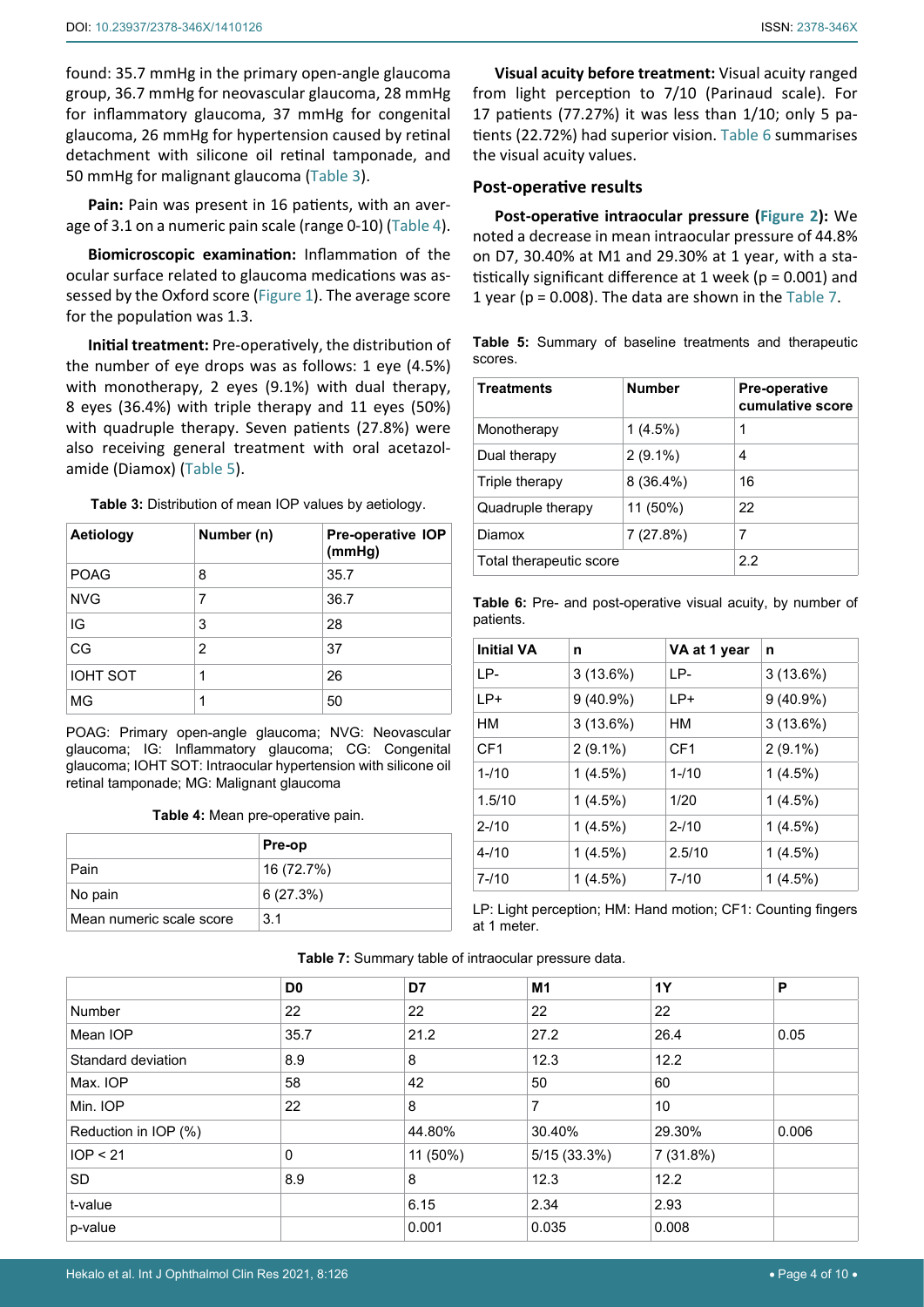**Post-operative pain:** We saw an improvement in pain in 15 out of the 16 eyes that were reported to be painful at the outset. Nine eyes were no longer painful at all and 6 others were less painful. Of the 7 that remained painful, 4 had neovascular glaucoma with significant ocular hypertension initially, one of which presented an increase in post-operative hypertension at 1 year. The last patient with constant pain had malignant glaucoma with increased ocular hypertension: The treatment failed ([Table](#page-4-3) 8).

**Biomicroscopic examination:** Assessment of surface pathology by Oxford score showed stability for most patients, with a mean score that fell from 1.3 to 1. Three eyes saw an improvement in the condition of the ocular surface. These were two neovascular glaucoma cases and one eye with silicone oil retinal tamponade following retinal detachment.

**Change in local treatment during the post-operative period:** The mean number of pressure-lowering medical treatments was 2.2 pre-operatively compared to 1.7 post-operatively at one year. For patients who were on local and general treatment, the normalisation of their IOP enabled them to stop or reduce oral acetazolamide. One patient with primary open-angle glaucoma with no

<span id="page-4-3"></span>**Table 8:** One-year post-operative results for pain.

|           |            | Pre-operative   1 year post-operative |
|-----------|------------|---------------------------------------|
| In pain   | 16 (72.7%) | 7(31.8%)                              |
| No pain   | 6(27.3%)   | 15 (68.2%)                            |
| <b>NS</b> | 3.1        | 0.7                                   |

history of filtering surgery was no longer taking any local or general medical treatment. There was a significant difference ( $p = 0.006$ ) in the reduction in medical treatment at 1 year (p < 0.05, paired Student's t-test) ([Table](#page-4-0) 9).

**Post-operative visual acuity:** All patients had unchanged visual acuity post-operatively except two. One pseudophakic eye with congenital glaucoma saw its visual acuity halve, from 4/10 to 2.5/10. The other pseudophakic eye with primary open-angle glaucoma saw its acuity drop from 1.5/10 to 1/20. No retinal aetiology was found to explain this decrease in visual acuity in these two patients. Of the other eyes with visual acuity greater than or equal to 1/10, they maintained useful visual acuity [\(Table](#page-3-0) 6).

**Summary:** The various data on pain, intraocular pressure and post-operative therapeutic score at one year are shown in [Table](#page-4-1) 10.

## **Detailed Results for Each Group**

## **Primary open-angle glaucoma (POAG) (n = 8)**

The initial mean IOP was  $34.8 \pm 7.6$  mmHg, dropping to 20.1  $\pm$  8.9 mmHg at 1 year [\(Figure](#page-4-2) 3). The decrease in IOP at 1 year was 42.2% ( $p = 0.009$ ). The mean pain scale score fell from 3.2 to 0 at 1 year post-operatively.

Clinical examination including inflammation and Oxford grading remained unchanged at 1 year, with an average Oxford score of 0.75.

The therapeutic score fell from 2.25 to 2.1 at 1 year post-operatively.

<span id="page-4-0"></span>**Table 9:** Change in therapeutic score at one year post-operatively.

|                    | Pre-operative | vear post-operative ' | p-value |
|--------------------|---------------|-----------------------|---------|
| l herapeutic score | $\sim$<br>L.L | .                     | 0.017   |

#### <span id="page-4-1"></span>**Table 10:** Summary data.

| <b>IOP (mmHg)</b> |                 | Pain      |             | Therapeutic score   |              |
|-------------------|-----------------|-----------|-------------|---------------------|--------------|
| <b>Before</b>     | <b>After</b>    | Before    | After       | <b>Before</b>       | <b>After</b> |
| $37.5 \pm 8.6$    | $26.5 \pm 12.5$ | 16(72.7%) | $7(31.8\%)$ | ററ<br>$\epsilon$ .2 | .            |

<span id="page-4-2"></span>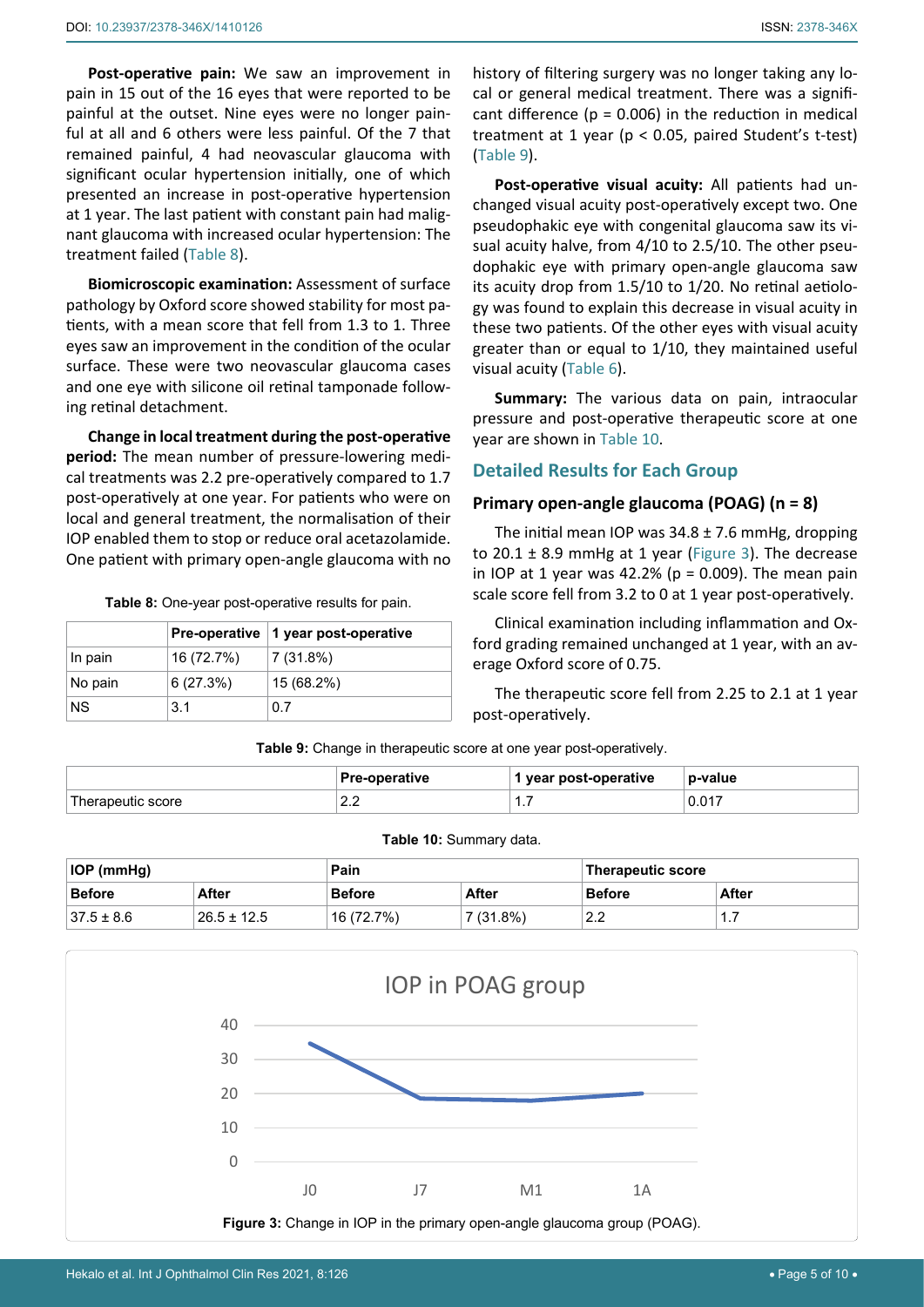<span id="page-5-0"></span>

<span id="page-5-1"></span>

Two patients had a useful visual acuity of greater than or equal to 1/10 pre-operatively compared to a single patient post-operatively.

## **Neovascular glaucoma (NVG) (n = 7)**

In this group, the initial IOP was  $39.6 \pm 10.2$  mmHg, falling to  $31.1 \pm 17.1$  mmHg at 1 year, resulting in an average pressure drop of 36.9% ( $p < 0.05$ ) [\(Figure](#page-5-0) 4). Pain fell from a mean numeric scale score of 5.4 to 1.4 one year post-operatively.

Clinical examination remained stable, with the Oxford score dropping from 1.8 at baseline to 1.5 one year after treatment.

The therapeutic score fell from 2.28 initially to 1.8 one year after treatment.

Only one patient had useful visual acuity (measured at 2/10) that remained the same post-operatively.

# **Ocular hypertension with inflammatory glaucoma (IG) (n = 3)**

The mean IOP value in this group fell from 28  $\pm$ 7.2 mmHg to 21 ± 1.4 mmHg at 1 year, which represents a mean reduction of 25%, but this difference was not statistically significant ( $p = 0.157$ ) ([Figure](#page-5-1) 5). The mean numeric pain scale score fell from 1.3 to 0.3.

Clinical examination revealed surface pathology with an unchanged Oxford score of 2 pre- and post-operatively at one year.

The therapeutic score dropped from 2.3 to 1.3 one year after laser treatment.

None of the treated eyes had any useful visual acuity.

## **Congenital glaucoma (CG) (n = 2)**

In this group, the initial mean IOP was  $37 \pm 7$  mmHg and fell to  $25.5 \pm 0.7$  mmHg at 1 year, which represents an average decrease in IOP of 31.1%, but this difference was not statistically significant ( $p = 0.237$ ) ([Figure](#page-6-0) 6). The mean numeric pain scale score fell from 3.5 to 0 one year after laser treatment.

The clinical examination showed no inflammatory signs before or after treatment.

The therapeutic score remained unchanged at 2.

One eye had a pre-operative visual acuity of 4/10, which decreased to 2.5/10 post-operatively.

# **Ocular hypertension with retinal detachment and silicone oil tamponade (IOHT SOT) (n = 1)**

The initial IOP was 26 mmHg and increased to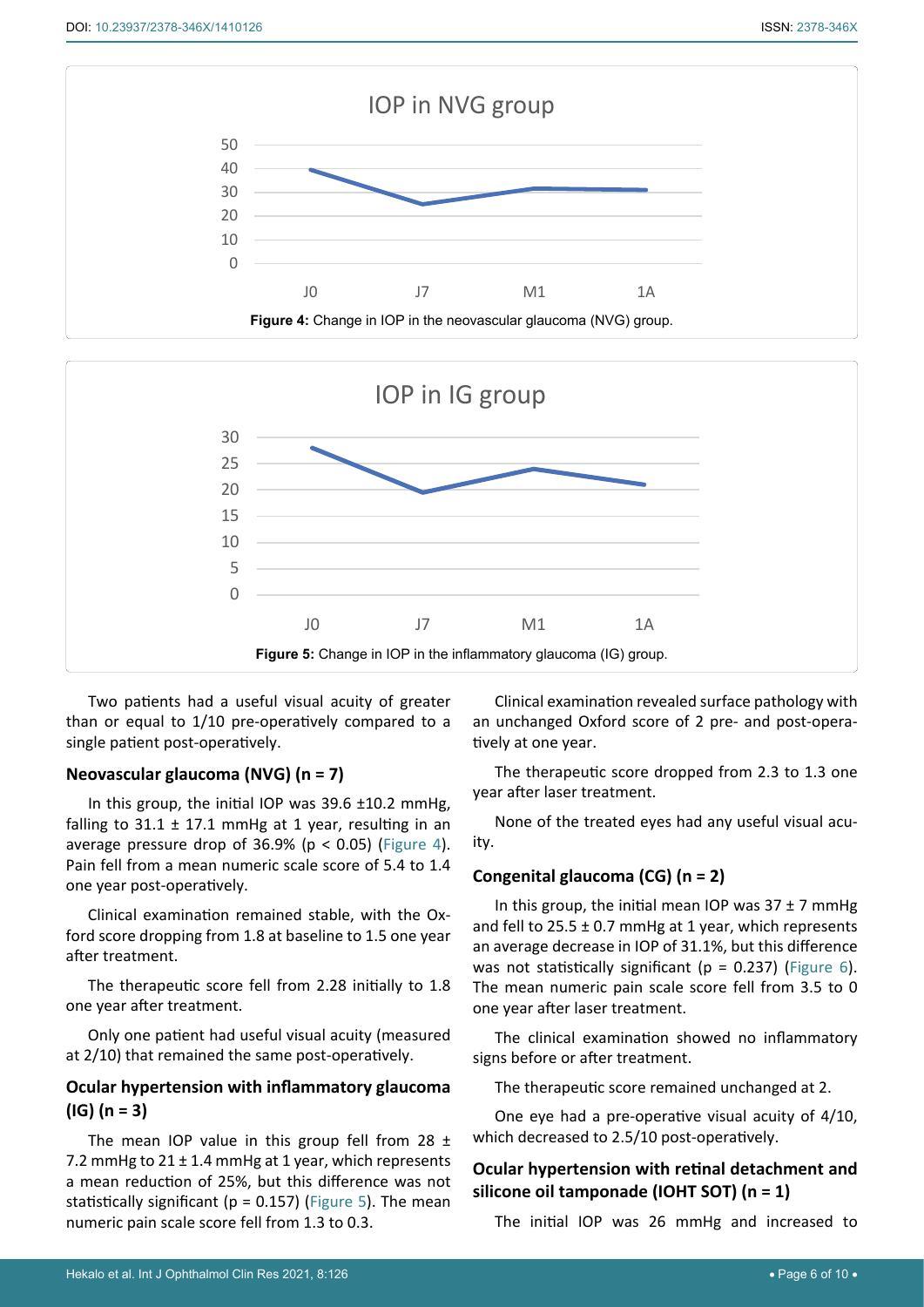<span id="page-6-0"></span>

<span id="page-6-1"></span>

34 mmHg at 1 year, resulting in an increase in IOP of 30.7% ([Figure](#page-6-1) 7). It should be noted that the silicone oil was still in the eye and was removed remotely. The numeric pain scale score fell from 5 to 3 one year after treatment.

## The therapeutic score remained unchanged at 3.

Biomicroscopic examination found significant local inflammation, as at baseline, with a very slight improvement in surface pathology, evidenced by the Oxford score dropping from 4 to 3. This patient, for whom treatment failed, later underwent a conventional thermal diode laser treatment.

## **Malignant glaucoma (MG) (n = 1)**

The mean IOP value was 29 mmHg pre-operatively and increased to 50 mmHg at 1 year post-operatively, resulting in an average IOP increase of 72.4% ([Figure](#page-7-1) 8).

Biomicroscopic examination was unchanged with no inflammatory signs and an Oxford score of 0.

The therapeutic score remained stable at 2.

This was therefore the second patient for whom treatment failed.

Changes in IOP by aetiology are summarised in [Ta](#page-7-0)[ble](#page-7-0) 11.

## **Discussion**

In our study, the use of subliminal cyclodiode with a 31.3% duty cycle demonstrated a statistically significant efficacy in terms of a reduction in both intraocular pressure and pain after one year.

Laser destruction of the ciliary bodies is a technique designed to reduce aqueous humour production and therefore intraocular pressure and pain in highly painful and advanced glaucoma. Up until ten years ago, the only available procedure was thermal cyclodestruction of the ciliary bodies using an Nd: YAG 1064 nm laser [\[4](#page-9-3)[,5](#page-9-4)]. This treatment generated numerous inflammatory complications and the outcome was unpredictable in the long term, sometimes even resulting in phthisis bulbi [[4-](#page-9-3)[6\]](#page-9-5). A new technique has appeared in recent years with the introduction of the diode laser (810 nm), followed by the SubCyclo [\[7](#page-9-6)] micropulsed diode laser, which has improved results by reducing complications. This laser can target the pigmented cells of the ciliary epithelium, because absorption by melanin in pigment-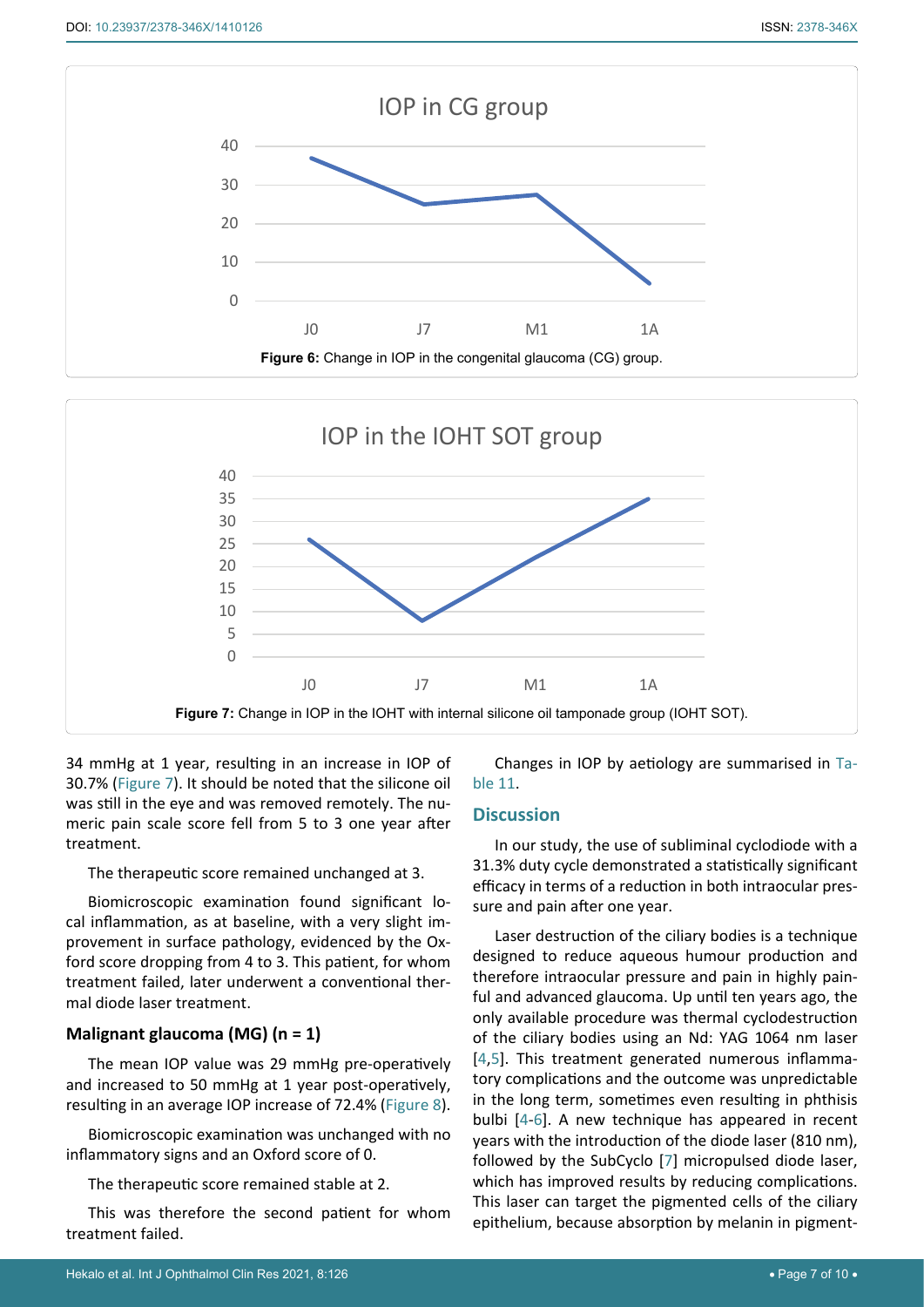|                 | D <sub>0</sub> | D7   | M1        | 1Y   |
|-----------------|----------------|------|-----------|------|
| POAG            | 34.8           | 18.6 | 18        | 20.1 |
| <b>NVG</b>      | 42.5           | 19   | 20        | 26.8 |
| IG              | 28             | 18   | <b>ND</b> | 21   |
| CG              | 37             | 25   | 27.5      | 25.5 |
| <b>IOHT SOT</b> | 26             | 8    | <b>ND</b> | 34   |
| MG              | 29             | 23   | 50        | 50   |

<span id="page-7-0"></span>**Table 11:** Summary of change in IOP in each group.

POAG: Primary open-angle glaucoma; NVG: Neovascular glaucoma; IG: Inflammatory glaucoma; CG: Congenital glaucoma; IOHT SOT: IOHT caused by retinal detachment, with internal silicone oil tamponade; MG: Malignant glaucoma.

<span id="page-7-1"></span>

ed cells is three times greater at 810 nm, meaning this mode of operation results in improved efficacy with less inflammation. Energy is delivered in two cycles: The ON cycle, which causes photocoagulation, followed by the OFF cycle, which allows cooling of adjacent tissues by remaining below the photocoagulation threshold. There is therefore a marked decrease in long-term complications with a more predictable effect in terms of IOP reduction [\[8](#page-9-12),[9](#page-9-13)]. It has also been shown that the microanatomy of the ciliary processes is respected following the use of this laser, thanks to the cyclic mode of energy delivery. This mode minimises the harmful effects on the surrounding tissue by avoiding the disruption of the ciliary body, epithelium and ciliary processes observed under histological examination after using the transscleral laser [[10](#page-9-14)].

The subthreshold laser was first used in the field of medical retina and several studies have been published on this use [[11](#page-9-15)-[17\]](#page-9-16). Pollack, et al. [[15](#page-9-17)] conducted a preclinical study to refine the parameters and define the subliminal threshold. Parodi, et al. [[12](#page-9-18)] found that the subthreshold laser was more effective than the krypton laser in the treatment of macular oedema. Li, et al. [[17](#page-9-16)] observed that the micropulsed diode laser induces a reduction in inflammatory mediators in the retinal pigment epithelium, which slows down the cell stress and tissue heating responsible for protein denaturation. Laursen, et al. [[13\]](#page-9-19) demonstrated stabilisation or even improvement in clinically significant diabetic macular oedema and a lower rate of complications. Moorman, et al. [\[14](#page-9-7)] demonstrated that the subthreshold laser is delivered specifically to the pigment epithelium in the treatment of ischaemic macular oedema and diabetic retinopathy and leads to fewer complications.

These results encouraged the use of the subthreshold laser in glaucoma. A decrease in IOP of between 30 and 40% was observed at 1 year, according to the literature [\[18-](#page-9-8)[21](#page-9-9)]. Better tolerance than the continuous mode diode laser is noted, including significantly less inflammation and rare adjacent tissue damage (scleral thinning, conjunctival burning).

The objective of our study was to evaluate the efficacy, safety and side effects of this treatment after one year in a population with refractory and/or painful glaucoma. We saw a reduction in overall IOP at 1 year of 29.3%. IOP reduction is seen as early as the first week and this could be explained by an increase in aqueous humour outflow via the uveoscleral route. This has already been observed in in vitro studies of transscleral cycloablation, such as the study by Schubert, which observed this phenomenon in pig and human eyes [[22\]](#page-9-10), and the study by Liu, et al. [\[23](#page-9-11)], which observed histological changes that indirectly explain the increase in uveoscleral outflow. A recent literature review confirmed the drop in intraocular pressure with decreased aqueous humour production and better uveoscleral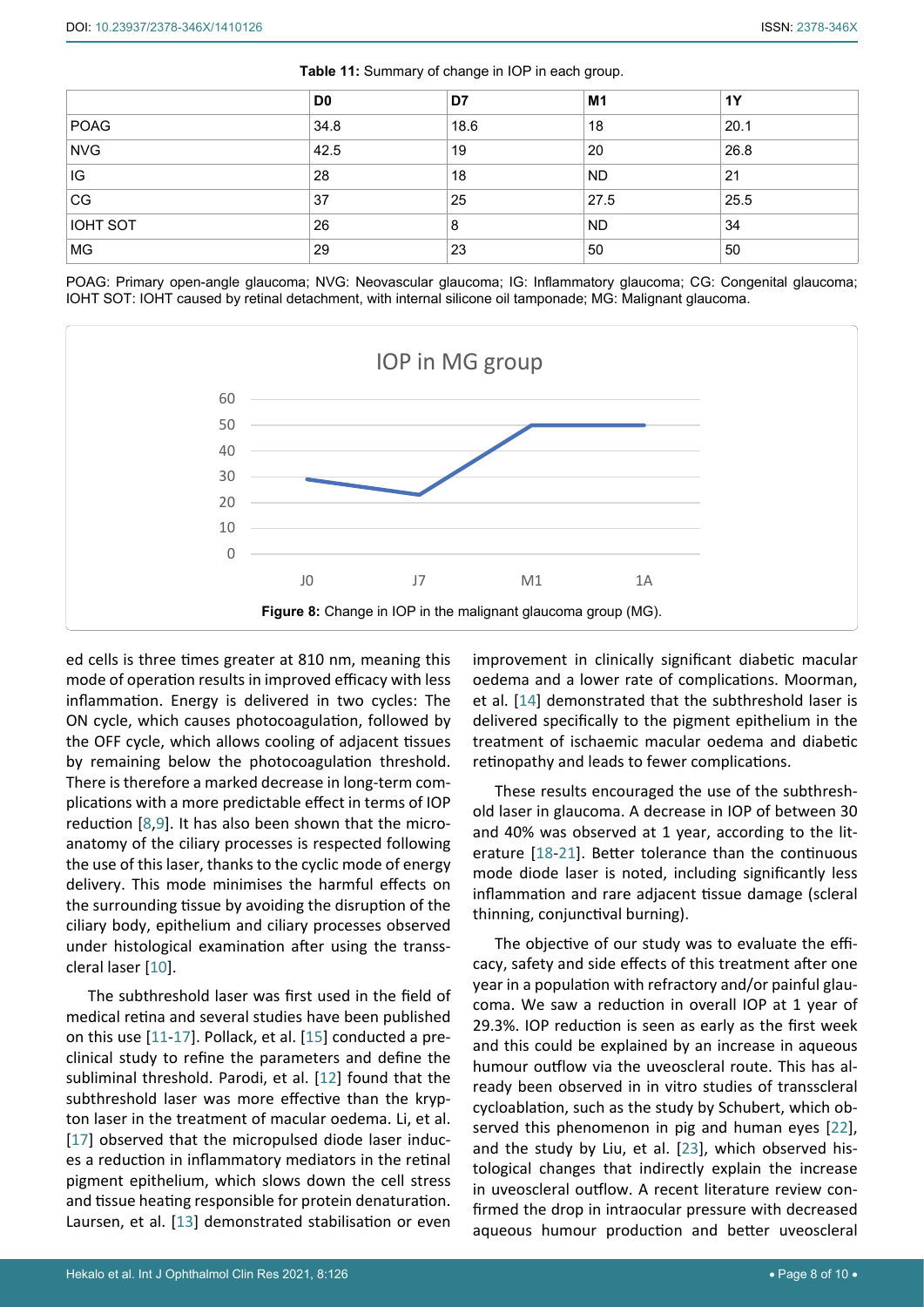We also saw a sizeable and significant reduction in post-operative pain. As the maximum effect of the ciliary body subliminal cyclodiode can be assessed four weeks after treatment, we did not retreat any patient prior to this point. Only two patients remained in pain and required a second treatment at 16 weeks. The first eye was a case of neovascular glaucoma following central retinal vein occlusion associated with severe pain (NS 5), which fell to NS 2 after the second laser treatment. The other patient was monitored for inflammatory glaucoma and pain estimated at NS 4, which stabilised to NS 0, leaving the patient pain-free. Although the pain was less after retreatment, we can assume that there were local inflammatory factors generating persistent pain, along with an associated surface pathology in both cases. Our retreatment rate (1%) was significantly lower than in the literature, with retreatment rates ranging from 6% to 33% in the most recent studies [\[8](#page-9-12),[9](#page-9-13)[,20](#page-9-23)[,25](#page-9-24)- [27\]](#page-9-27). However, our population was small and we did not indicate a second treatment if the patient was no longer in pain. In the study by Bloom, et al. [[28\]](#page-9-22), 70% of patients were retreated, with two-thirds of these retreatments occurring in the first 3 months post-operatively. It should be noted that the retreatments did not lead to complications, but the lack of clinical data and sufficient follow-up mean that no definitive conclusions can be drawn.

We had two treatment failures. These were a case of hypertension with silicone oil tamponade and a malignant glaucoma case. In the first case, silicone oil was still present in the eye at the time of clinical observation, while the malignant glaucoma did not respond to any treatment. The pressure-lowering trend appeared to be greater in the POAG subgroup and then in the neovascular glaucoma subgroup, followed by the inflammatory glaucoma and congenital glaucoma subgroups. However, the small number of subjects in each subgroup means that no definitive conclusions can be drawn. The literature review shows that the majority of cases of treatment failure involve congenital glaucoma, which is considered difficult to treat. In the Chinese study by Cheung, et al. [[29\]](#page-9-28), the success rate was estimated to be 67.3%, with a higher failure rate in the phacomorphic glaucoma and angle-recession glaucoma groups. In light of these failures, consideration could be given to changing the treatment parameters. We used 2 W of power and an exposure time of 80 seconds per semi-circumference with a duty cycle of 31.3%. Studies have shown that the power level used impacts the drop in pressure

and therefore the reduction in pain. The identified critical threshold (efficacy/safety) appears to be 112 to 115 J - or 90 seconds per hemisphere with 2 W and 31.3% - for the upper threshold value, because above 200 J the reduction in IOP would increase but would also be associated with more significant complications (inflammatory complications or total destruction leading to phthisis bulbi) [\[24](#page-9-20),[30](#page-9-21)].

In terms of complications, the onset of macular oedema has been described with the transscleral laser, whereas multiple studies have demonstrated the safety of the micropulsed laser due to the absence of any thermal effect when treating macular disease (central serous chorioretinopathy, diabetic oedema, oedema secondary to venous occlusions). Some authors reported transient loss of vision during the first months of treatment [[24](#page-9-20)]. In our study, we found deterioration of visual acuity in just two cases (1 POAG and 1 CG). While the majority of our patients had reduced vision at baseline, this vision did not deteriorate. We found no clear explanation - retinal or otherwise - for the loss of vision in our two patients. It could be useful to conduct a prospective study with OCT (optical coherence tomography) before and after subthreshold laser treatment [[28](#page-9-22)], but this was not possible for us due to the retrospective nature of this study.

With regard to medical treatment, we also noted a reduction in the average number of treatments, from 2.2 to 1.7 at 1 year. Although the definition of treatment success does not take into account the post-operative use of local and general treatments, reducing pressure-lowering eye drops has a significant impact on maintaining patient quality of life. For all cases, the therapeutic score decreased by 25.1%, consistent with the results of other studies, in which reduction rates range from 20 to 53% [\[8](#page-9-12),[9](#page-9-13),[18](#page-9-8)[,20](#page-9-23),[25](#page-9-24),[26](#page-9-25),[31\]](#page-9-26).

# **Conclusion**

Our study shows a reduction in IOP and pain at one year in refractory glaucoma patients treated with subthreshold transscleral cyclophotocoagulation (SubCyclo) with a 31.3% duty cycle, 80s per hemisphere and 2W of power. Despite the retrospective observational nature of the study and the small population size, we believe that this technique is useful in the management of refractory glaucoma.

Given that this technique results in far fewer complications than conventional transscleral diode laser, consideration could be given to extending the indication to include patients with refractory glaucoma and a relatively good level of visual acuity. Comparative and prospective studies with standardised success criteria and long follow-up periods, would enable the ideal parameters to be determined prior to any such extension of indication.